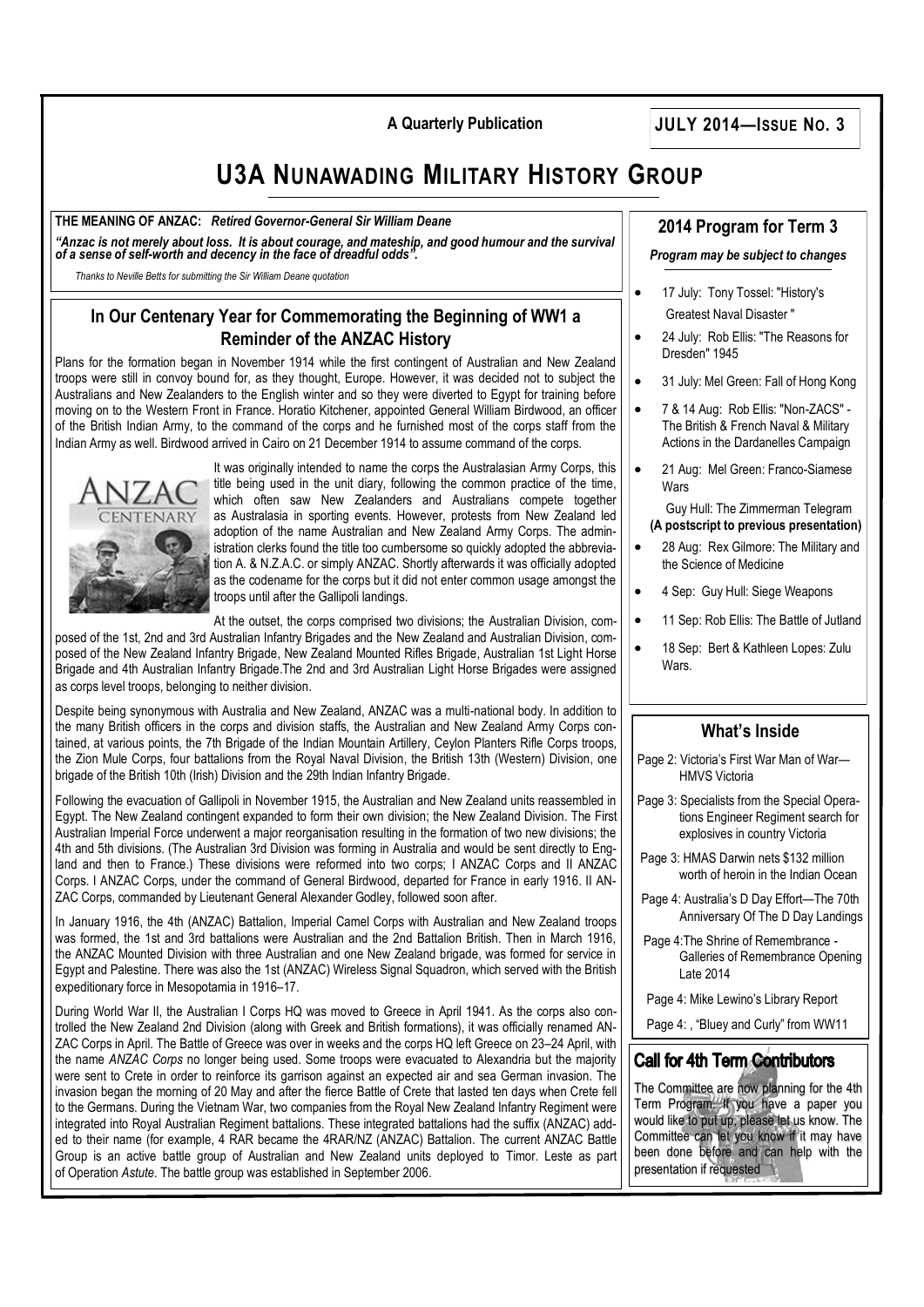PAGE 2 **PAGE 2** U3A NUNAWADING MILITARY HISTORY GROUP

## **Victoria's First War Man of War**



**HMVS** *Victoria* (Her Majesty's Victorian Ship; also referred to with the prefix **HMCSS**-Her Majesty's Colonial Steam Sloop) was a 580-ton combined steam/sail [sloop-of-war](http://en.wikipedia.org/wiki/Sloop-of-war) built in England in the 1850s for the colony of Victoria, Australia. She was the second warship to be built for an Australian colonial [navy,](http://en.wikipedia.org/wiki/Australian_colonial_navy) the first British-built ship given to a colony of the British Empire and the first Australian warship to be deployed overseas when she supported New Zealand colonists during in New **HMVS Victoria** Zealand's First Taranaki War. 1888

#### **Construction and acquisition**

*Victoria* was the first warship to be built in England for one of the British colonies. She was the second ship ordered for an Australian colonial navy, after the Australian-built gunboat *Spitfire* for the New South Wales colony. She was designed by the British naval architect Oliver Lang and launched in London on 30 June 1855 by Lady Constance Talbot.

Commander William Henry Norman sailed *Victoria* from Plymouth to Hobsons Bay, arriving on 31 May 1856. The ship was initially equipped with three 32-pounder guns.

#### **Operational history**

*Victoria*'s main duties were to protect the colony of Victoria, conduct hydrological surveys, recover passengers and crew from stricken ships, and serve as a lighthouse tender. During her career the sloop delivered the first trout eggs to the colony of Tasmania.

#### **New Zealand Wars deployment, 1860**

In 1860, the colonial government of Victoria decided to send the sloop to New Zealand, to support British colonists fighting in the First Taranaki War. On 19 April 1860, *Victoria* sailed to Hobart, embarked 134 troops from the [40th Regiment of Foot,](http://en.wikipedia.org/wiki/40th_Regiment_of_Foot) and transported them to New Zealand. Prior to her departure, the colonial government passed an Act giving the ship legal status, but this law was overturned by Britain as an attempt to create a naval force independent of the Royal Navy.

After delivering the soldiers to Auckland, *Victoria* performed [shore bombardments](http://en.wikipedia.org/wiki/Naval_gunfire_support) and coastal patrols, while maintaining supply routes between Auckland and New Plymouth.

In July, she sailed to Sydney to transport General Thomas Pratt and his staff to New Zealand. *Victoria* was used to evacuate women and children from the town of[New Plymouth,](http://en.wikipedia.org/wiki/New_Plymouth)  following Maori attacks on the town's fortifications. In October, the ship underwent refit in Wellington,

and resumed duties by delivering British reinforcements to the combat areas. As the Victorian coloni-

al government required the ship for urgent survey work, her return was requested at the end of the year, with *Victoria* arriving in Melbourne in March 1861.

The New Zealand Wars deployment was the first time an Australian warship had been deployed to assist in a foreign war. The legal hazards of having a colonial warship operating outside her territorial limits was rectified by declaring that all Australian warships in international or foreign waters had to be commissioned into the [Royal Navy.](http://en.wikipedia.org/wiki/Royal_Navy)

#### **Search for Burke and Wills, 1861-2**

When news reached [Melbourne](http://en.wikipedia.org/wiki/Melbourne) in July 1861 that the explorers [Burke](http://en.wikipedia.org/wiki/Robert_O%27Hara_Burke) and [Wills](http://en.wikipedia.org/wiki/William_John_Wills) were missing somewhere between [Cooper Creek](http://en.wikipedia.org/wiki/Cooper_Creek) and the [Gulf of Carpen](http://en.wikipedia.org/wiki/Gulf_of_Carpentaria)[taria](http://en.wikipedia.org/wiki/Gulf_of_Carpentaria) the [Royal Society of Victoria](http://en.wikipedia.org/wiki/Royal_Society_of_Victoria) decided to send a number of search parties to search for them. Commander William Henry Norman sailed from Hobson's Bay in *Victoria* on the 4 August 1861 for Brisbane, where [William Landsborough](http://en.wikipedia.org/wiki/William_Landsborough) and the [Queensland Relief Expedition](http://en.wikipedia.org/w/index.php?title=Queensland_Relief_Expedition&action=edit&redlink=1) boarded.*Victoria* arrived at the Albert River in the [Gulf of Carpentaria](http://en.wikipedia.org/wiki/Gulf_of_Carpentaria) at the end of September 1861. Also aboard was the botanist [Diedrich Henne.](http://en.wikipedia.org/wiki/Diedrich_Henne) After finding traces of the explorers, they returned to Melbourne on 31 March 1862.

#### **1862 onwards**

In 1867, *Victoria* was present for the visit of [Prince Alfred, Duke of Edinburgh](http://en.wikipedia.org/wiki/Prince_Alfred,_Duke_of_Edinburgh)—the first member of the [British Royal Family](http://en.wikipedia.org/wiki/British_Royal_Family) to visit Australia.

By 1877, *Victoria*'s armament had been altered to include one 10-inch gun, two 13-pounders, and two 3-pounders.

#### **Decommissioning and fate**

Due to the [depression](http://en.wikipedia.org/wiki/Depression_(economic)) of the 1890s *Victoria* was decommissioned in 1893 and sold. She was subsequently purchased by the West Australian government in 1896. She was purchased in 1902 by the [Sydney](http://en.wikipedia.org/wiki/Sydney) based tug company Fenwicks, who used her as a towing vessel. She was scrapped in 1920 after 18 years of service on [Sydney Harbour.](http://en.wikipedia.org/wiki/Sydney_Harbour)

 **Her Majesty's Colonial Steam Sloop** *Victoria***,** 



B.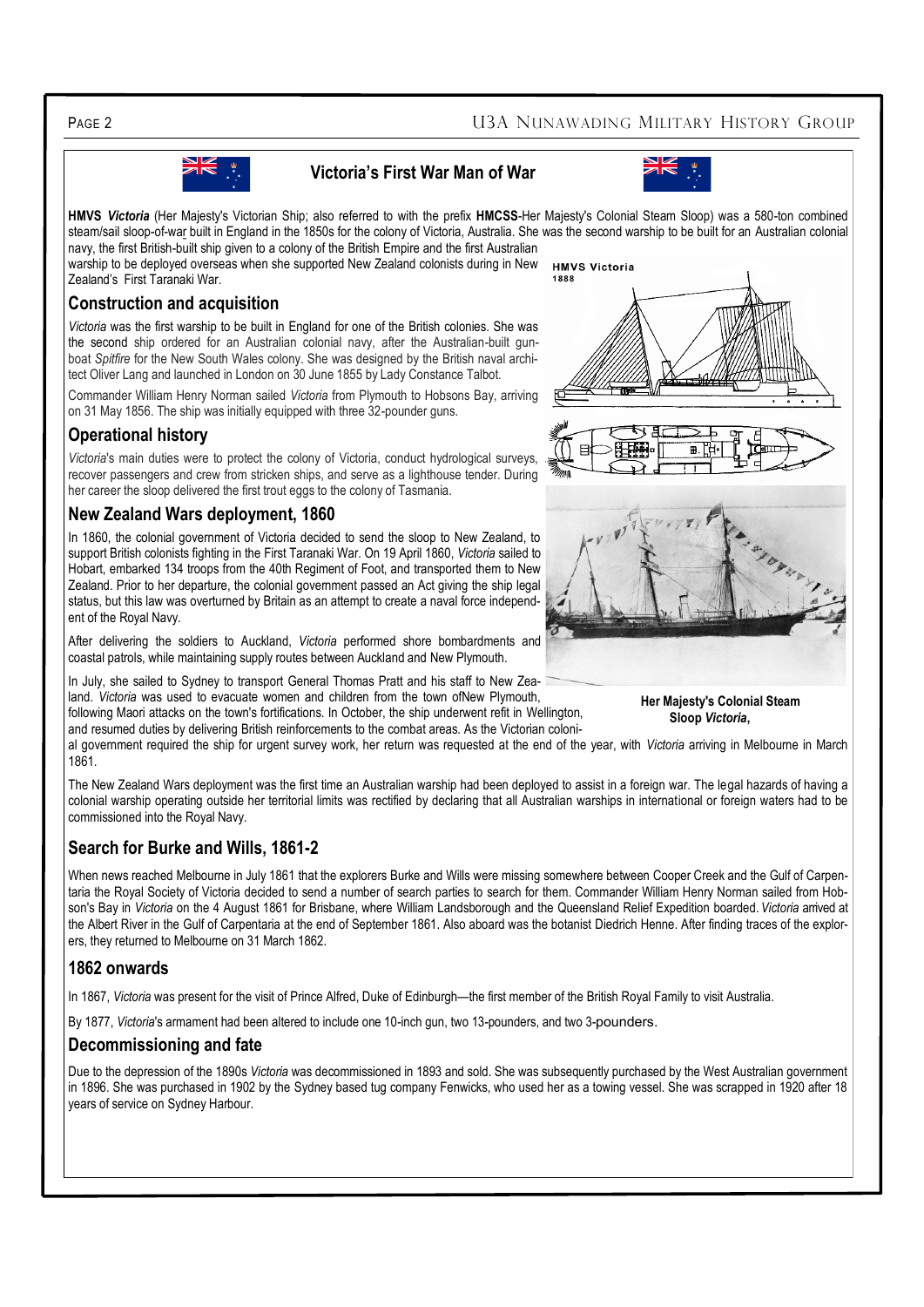# PAGE 3 PAGE 3

**It is the day before Anzac Day As specialists from the Special Operations Engineer Regiment (SOER) Search explosives In Country Victoria**



This is not Afghanistan; it is rural Victoria, on a farm near the town of Derrinallum west of Melbourne, and the soldiers have deployed to support the Victoria Police, using skills, knowledge, training and experience gained a world away.

Special Operations Engineer Regiment's Commanding Officer, Lieutenant Colonel H (identity protected for security reasons) explained that after the massive blast, which occurred on April 12, Victoria Police requested support from SOER to examine and search areas of interest, which it was feared could contain further explosives.

"Given SOER's unique skills, capabilities and experience, the Victoria Police sought the regiment's help to check a number of areas on the property, where potential caches and further explosive hazards were thought to be located," Lt-Col H said.

In response to the call for help, SOER deployed a team of high-risk search and explosive ordnance disposal specialists, explosive detection dogs and handlers, medical, signal and other support staff to the location where, over a period of three days, they methodically searched two sites on the property.

"Our personnel used a range of SOER's capabilities to conduct the highrisk search, which commenced in the week leading up to Anzac Day. During that time our explosives detection dogs, electronic and manual search techniques were used. No further explosive hazards were found," Lt-Col H said.

"The teams spent Anzac Day working to ensure public safety and allow the Victoria Police to continue their investigations, SOER provides Special Operations Command (Socomd) with an integrated, rapidly deployable and specialised capability to counter chemical, biological, radiological, nuclear and explosive (CBRNE) threats across the spectrum of special operations – both domestically and overseas.

In addition to Royal Australian Engineers, the SOER consists of Army, Navy and Air Force members from a range of other corps, including intelligence, signals, medical, nursing, ordnance, transport, and electrical and mechanical engineers.

The regiment also employs specialist civilian staff to ensure the unit is always operating at the cutting edge and with the latest counter-CBRNE technology and capability.

"This activity highlights the high regard in which SOER is held as well as the unique capabilities that the unit can and does provide to assist civilian authorities as well as Socomd across a very broad spectrum of threats and support requirements.

#### **HMAS Darwin nets \$132 million of heroin in Indian Ocean**



HMAS *Darwin* operating in the Indian Ocean in international waters, 40 nautical miles off the east coast of Somalia, intercepted a suspected drug smuggling dhow on 13 May 2014, seizing 449 kilograms of heroin with an estimated street value of \$132 million dollars.

Darwin*'s* Commanding Officer, Commander Terry Morrison, said the seizure removed a major source of funding for terrorist and criminal networks which included Al Qaeda, the Taliban and Al-Shabaab.

"I am very proud of the hard work and determination of the ship's company in HMAS Darwin during a particularly long and challenging interdiction," Commander Morrison said.

"Due to the hard work of many previous ships deploying to this region, we have been very successful in intercepting illegal narcotics smuggling."

*Darwin*'s boarding party discovered the hidden drugs contained in 20 bags each weighing between 20 to 25 kilograms.

As part of Operation SLIPPER, HMAS *Darwin* is deployed on patrol under tasking to the Combined Maritime Forces (CMF) and the UK led Combined Task Force (CTF) 150.

Commander of Operation SLIPPER in the Middle East Area of Operations, Major General Craig Orme, said Australia's commitment to the CMF contributed to the Indian Ocean's security and the trade which flowed through it which was important to global, regional and Australian strategic **interests** 

"CTF 150 is responsible for enforcing maritime security in the Middle East and Indian Ocean regions to counter terrorist acts and related illegal activities, which terrorists use to fund or conceal their movements.

The CMF works to defeat terrorism, prevent piracy, encourage regional engagement, reduce illegal trafficking of people and drugs, and promote the maritime environment as a safe place for mariners with legitimate business.

HMAS *Darwin* has conducted several previous drug seizures including over 1 tonne of heroin with an estimated street value of \$289 million dollars. HMAS Darwin is the 57th individual Royal Australian Navy ship deployment to the Middle East Area of operations since 1990.